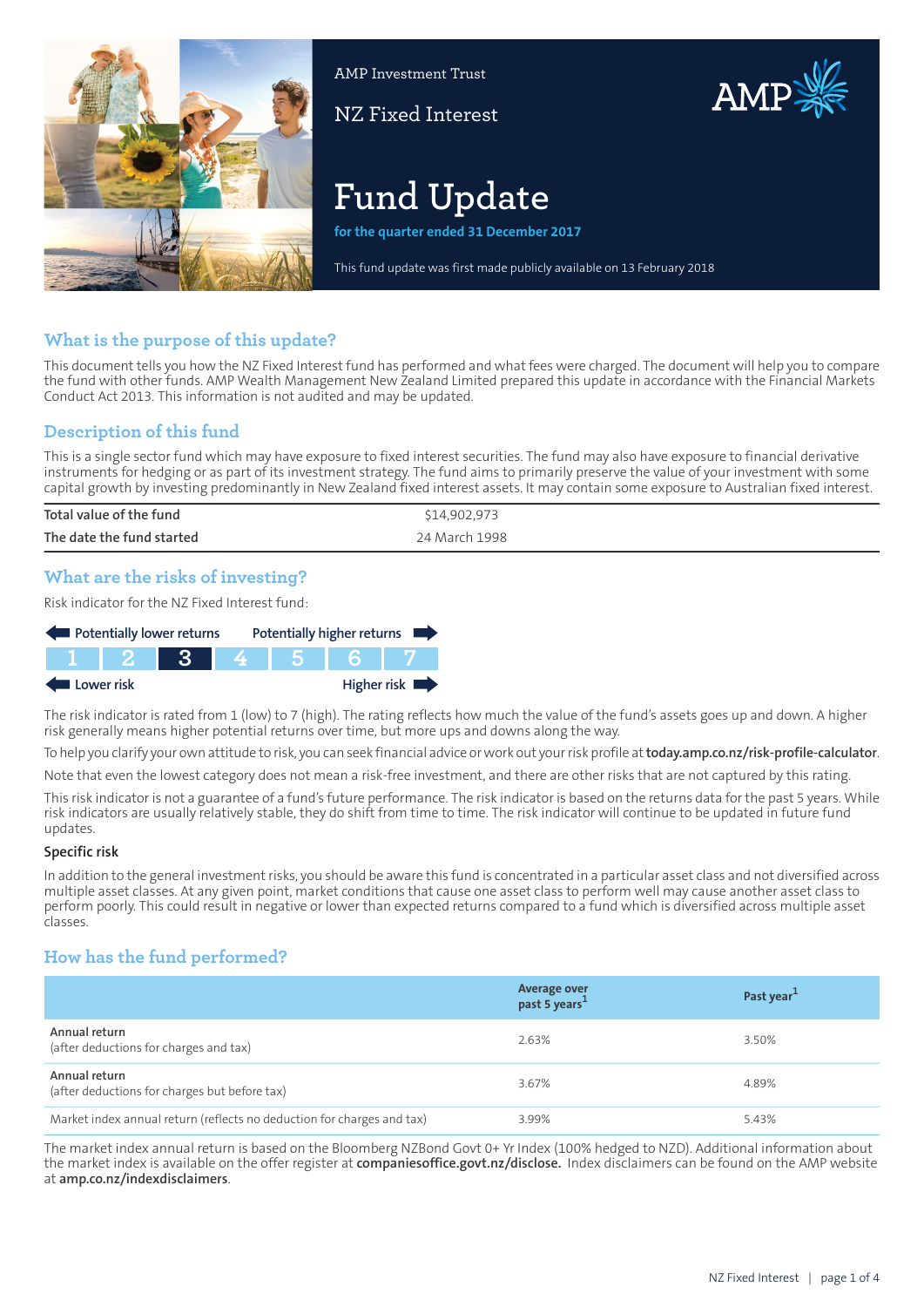#### **Annual return graph**



Annual Return

This shows the return after fund charges and tax for each of the last 10 years ending 31 March. The last bar shows the average annual return for the last 10 years, up to 31 December 2017.

**Important:** This does not tell you how the fund will perform in the future.

Returns in this update are after tax at the highest prescribed investor rate (PIR) of tax for an individual New Zealand resident. Your tax may be lower.

## **What fees are investors charged?**

Investors in the NZ Fixed Interest fund are charged fund charges. In the year to 31 March 2017 these were:

|                                             | % of net asset value                                                     |
|---------------------------------------------|--------------------------------------------------------------------------|
| Total fund charges                          | 1.23%                                                                    |
| Which are made up of -                      |                                                                          |
| Total management and administration charges | 1.23%                                                                    |
| Including -                                 |                                                                          |
| Manager's basic fee                         | 0.88%                                                                    |
| Other management and administration charges | 0.35%                                                                    |
| Total performance-based fees                | $0.00\%$                                                                 |
| <b>Other charges</b>                        | Dollar amount per investor or description<br>of how charge is calculated |
| .                                           |                                                                          |

NIL

Investors may also be charged individual action fees for specific actions or decisions (for example, for withdrawing from or switching funds). See the 'fees and other charges' document on the entry relating to the offer of interests in the AMP Investment Trust maintained on the offer register (**[companiesoffice.govt.nz/disclose](http://companiesoffice.govt.nz/disclose)**) for more information about those fees.

Small differences in fees and charges can have a big impact on your investment over the long term.

## **Example of how this applies to an investor**

Craig had \$10,000 in the fund at the start of the year and did not make any further contributions. At the end of the year, Craig received a return after fund charges were deducted of \$350.00 (that is 3.50% of his initial \$10,000). Craig also paid \$0.00 in other charges. This gives Craig a total return after tax of \$350.00 for the year.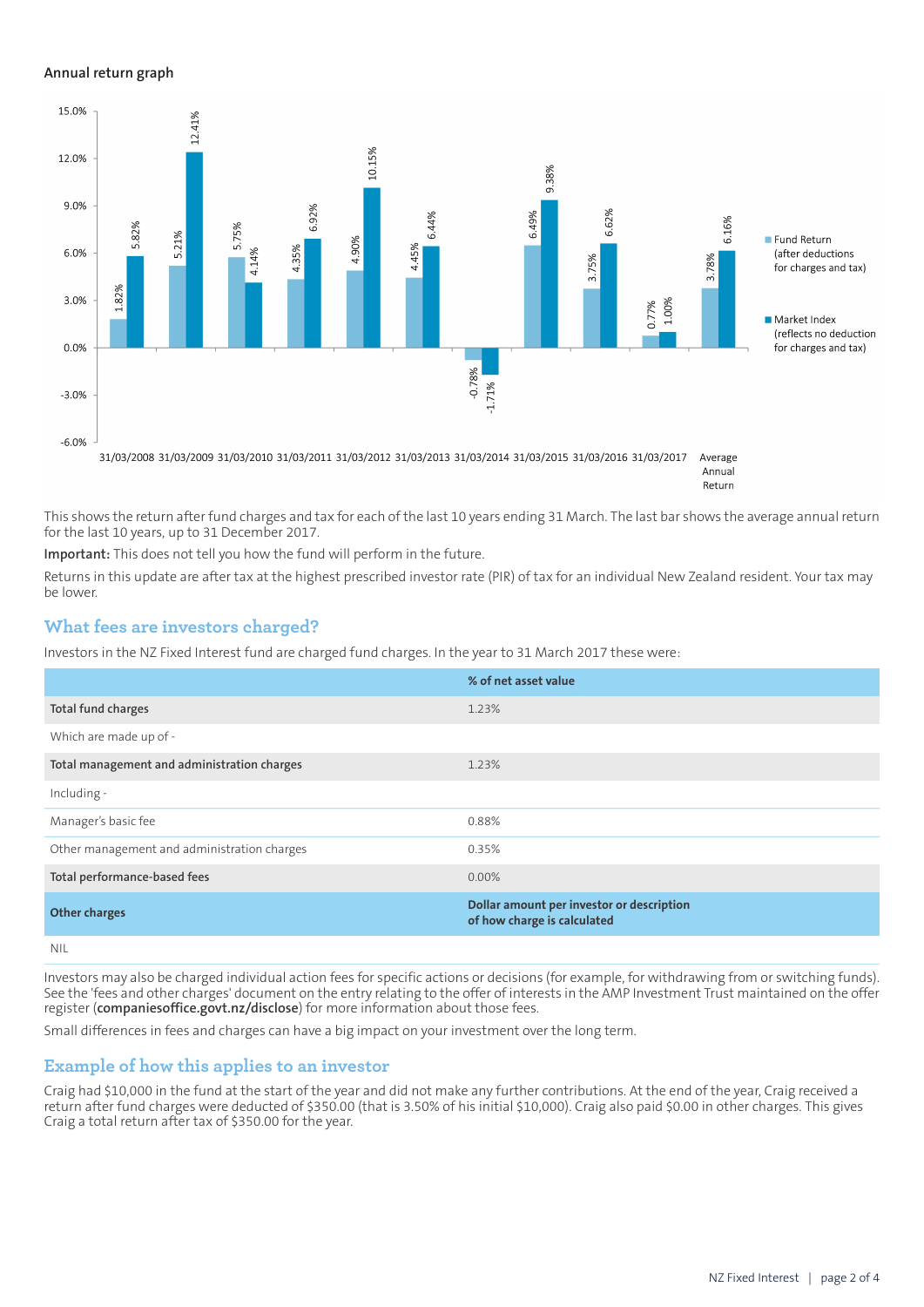# **What does the fund invest in?**

# **Actual investment mix<sup>2</sup>**

This shows the types of assets that the fund invests in.



## **Target investment mix**

This shows the mix of assets that the fund generally intends to invest in.

| <b>Asset Type</b>            | <b>Allocation</b> |
|------------------------------|-------------------|
| Cash and cash equivalents    | 0.00%             |
| New Zealand fixed interest   | 100.00%           |
| International fixed interest | 0.00%             |
| Australasian equities        | 0.00%             |
| International equities       | $0.00\%$          |
| Listed property              | 0.00%             |
| Unlisted property            | $0.00\%$          |
| Commodities                  | 0.00%             |
| Other                        | 0.00%             |

# **Top 10 investments<sup>2</sup>**

|    | <b>Name</b>                                             | Percentage<br>of fund<br>net assets | <b>Asset Type</b>          | Country     | <b>Credit rating</b><br>(if applicable) |
|----|---------------------------------------------------------|-------------------------------------|----------------------------|-------------|-----------------------------------------|
| 1  | New Zealand Government bond maturing 15 Apr 27          | 11.38%                              | New Zealand fixed interest | New Zealand | $AA+$                                   |
| 2  | New Zealand Government bond maturing 14 Apr 33          | 8.81%                               | New Zealand fixed interest | New Zealand | $AA+$                                   |
| 3  | New Zealand Government bond maturing 15 Apr 23          | 7.44%                               | New Zealand fixed interest | New Zealand | $AA+$                                   |
| 4  | New Zealand Government bond maturing 15 May 21          | 6.51%                               | New Zealand fixed interest | New Zealand | $AA+$                                   |
| 5  | Call Account (Westpac Banking Corporation Advance Acct) | 3.08%                               | Cash and cash equivalents  | New Zealand | $A-1+$                                  |
| 6  | New Zealand Government bond maturing 20 Sep 25          | 2.15%                               | New Zealand fixed interest | New Zealand | $AA+$                                   |
| 7  | New Zealand Government bond maturing 20 Sep 35          | 2.01%                               | New Zealand fixed interest | New Zealand | $AA+$                                   |
| 8  | ASB Bank Ltd bond maturing 08 Mar 19                    | 1.99%                               | New Zealand fixed interest | New Zealand | $A+$                                    |
| 9  | Powerco Ltd bond maturing 25 Feb 20                     | 1.98%                               | New Zealand fixed interest | New Zealand | <b>BBB</b>                              |
| 10 | ANZ Bank New Zealand Ltd bond maturing 05 Sep 19        | 1.87%                               | New Zealand fixed interest | New Zealand | $A+$                                    |

The top 10 investments make up 47.22% of the fund.